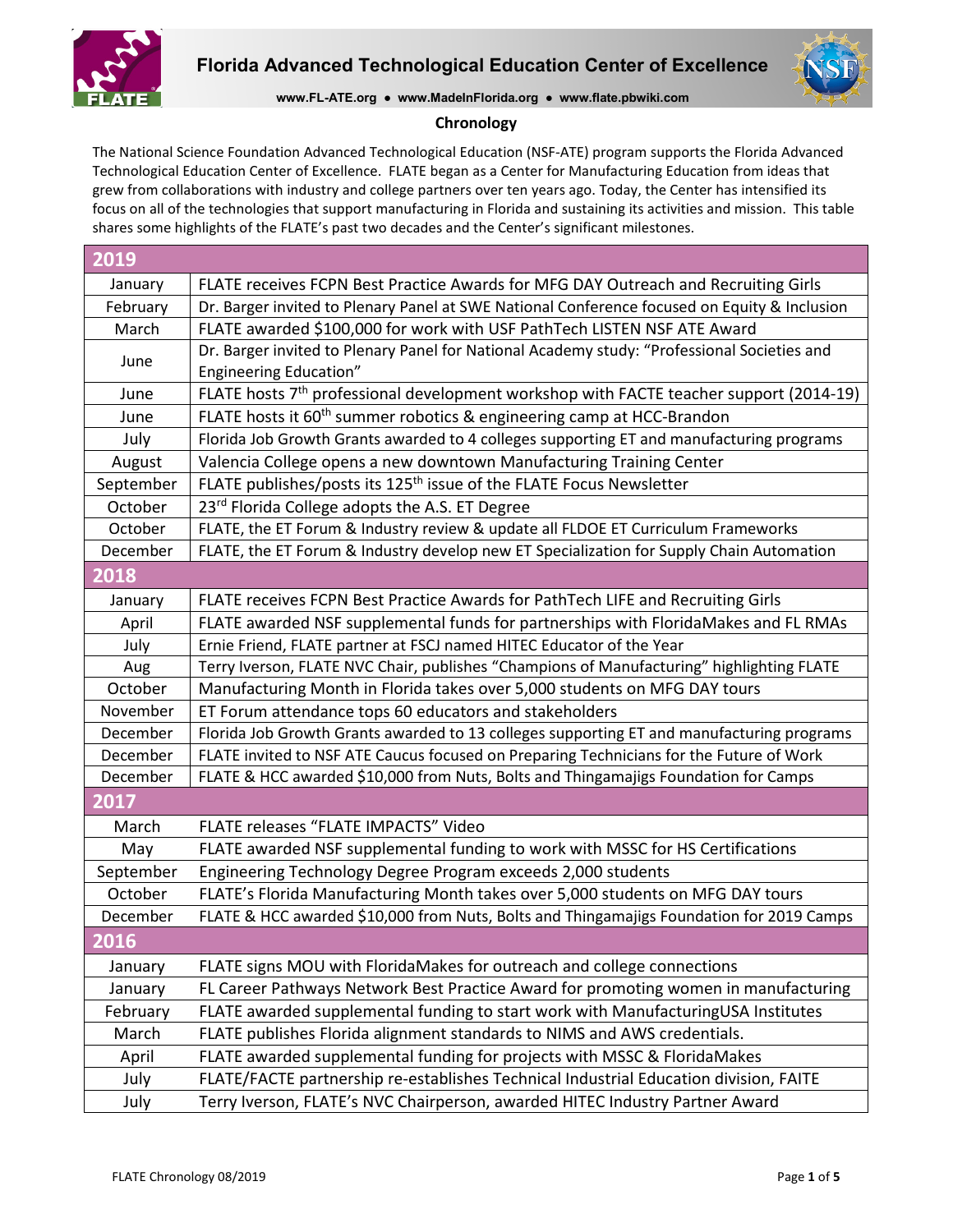



**www.FL-ATE.org ● www.MadeInFlorida.org ● www.flate.pbwiki.com**

| July      | Dr. Gilbert receives Outstanding Achievement in Bioelectric International Award                   |
|-----------|---------------------------------------------------------------------------------------------------|
| September | Dr. Barger joins the National Academy's Engineering Professional Societies Workgroup              |
| October   | FLATE receives Small Caps award for Excellence in Advanced Technology Education                   |
| October   | FLATE's Florida Manufacturing Month takes over 4,800 students on MFG DAY tours                    |
| November  | FLATE releases Women in Manufacturing DVD and curriculum package                                  |
| 2015      |                                                                                                   |
| January   | FLATE releases a new version of the "Made in Florida" video and Teacher Guide                     |
|           | FLATE develops Comprehension Instructional Sequence (CIS) curriculum for MFG DAY with             |
| January   | the School District of Hillsborough County                                                        |
| May       | FLATE awarded \$2,500 for girls robotics camp scholarships for the 2 <sup>nd</sup> year in a row  |
| June      | Dr. Barger presents at the National Academy's "Pathways for Middle Skills Jobs" Workshop          |
| June      | 18 <sup>th</sup> Florida College adopts the A.S. ET Degree                                        |
| June      | FLATE receives \$25,000 for outreach & alignments from Hillsborough County Mfg. Alliance          |
| July      | 4 <sup>th</sup> year in a row an international Hispanic student mentors FLATE robotics camp       |
| October   | FLATE recognized by Rep. Jolly on social media for leadership of MFG DAY tours                    |
| October   | FLATE recognized as High School/High Tech Partner of the Year by Able Trust                       |
| October   | Dr. Marilyn Barger receives Kuder Career Pathways Partnership Excellence Award                    |
| October   | FLATE named Education Agency of the Year by Upper Tampa Bay Mfg. Association                      |
| November  | FLATE awarded \$100,000 for work with USF PathTech LIFE NSF ATE Award                             |
| November  | Dr. Barger invited to the White House as part of Tampa Bay STEM Ecosystem Kickoff                 |
| December  | FLATE receives a 2 <sup>nd</sup> year's grant award of \$1,500 from Nuts, Bolts, and Thingamajigs |
| 2014      |                                                                                                   |
| January   | 15 <sup>th</sup> Florida College adopts the A.S. ET Degree                                        |
| January   | FLATE publishes an "ET View Book" highlighting ET Degrees available at Florida colleges           |
| February  | FLATE FOCUS newsletter recognized 2 <sup>nd</sup> year in a row for Publication Excellence        |
| March     | Florida Career Pathways Network features FLATE on the FCPN homepage                               |
| May       | FLATE signs MOU with Basque government to provide FL internships for students                     |
| June      | FLATE invited to participate in the Academy of Science Gulf Research workshops                    |
| June      | FLATE invited to ASME's initial meeting for 2-year manufacturing programs                         |
| June      | Dr. Marilyn Barger receives SME's 2014 International Education Award                              |
| June      | FLATE partners with FACTE for sustainable professional development awards                         |
| August    | FLATE & ATE Centers awarded \$900,000 to provide technical assistance to TAACCCT grants           |
|           | FLATE awarded \$88,000 from Florida Department of Energy and the Florida Energy                   |
| August    | Systems Consortium (FESC) for continued workforce education in energy                             |
|           | NCPN recognizes FLATE with Promising Practice Award: Using Robotics to Engage Students            |
| October   | in Technical Curriculum and Emerging Technologies                                                 |
| October   | FLATE recognized for leading largest statewide effort for National MFG DAY                        |
| November  | Engineering Technology Degree Program exceeds 1,500 students                                      |
|           | FLATE receives \$2,500 grant from Nuts, Bolts, and Thingamajigs for a manufacturing and           |
| December  | entrepreneurship camp program for youth                                                           |
| 2013      |                                                                                                   |
|           |                                                                                                   |
| February  | NSF releases a new Science Nation video spotlighting FLATE and the ET program                     |
| March     | FLATE hosts its first open house for National Robotics Week                                       |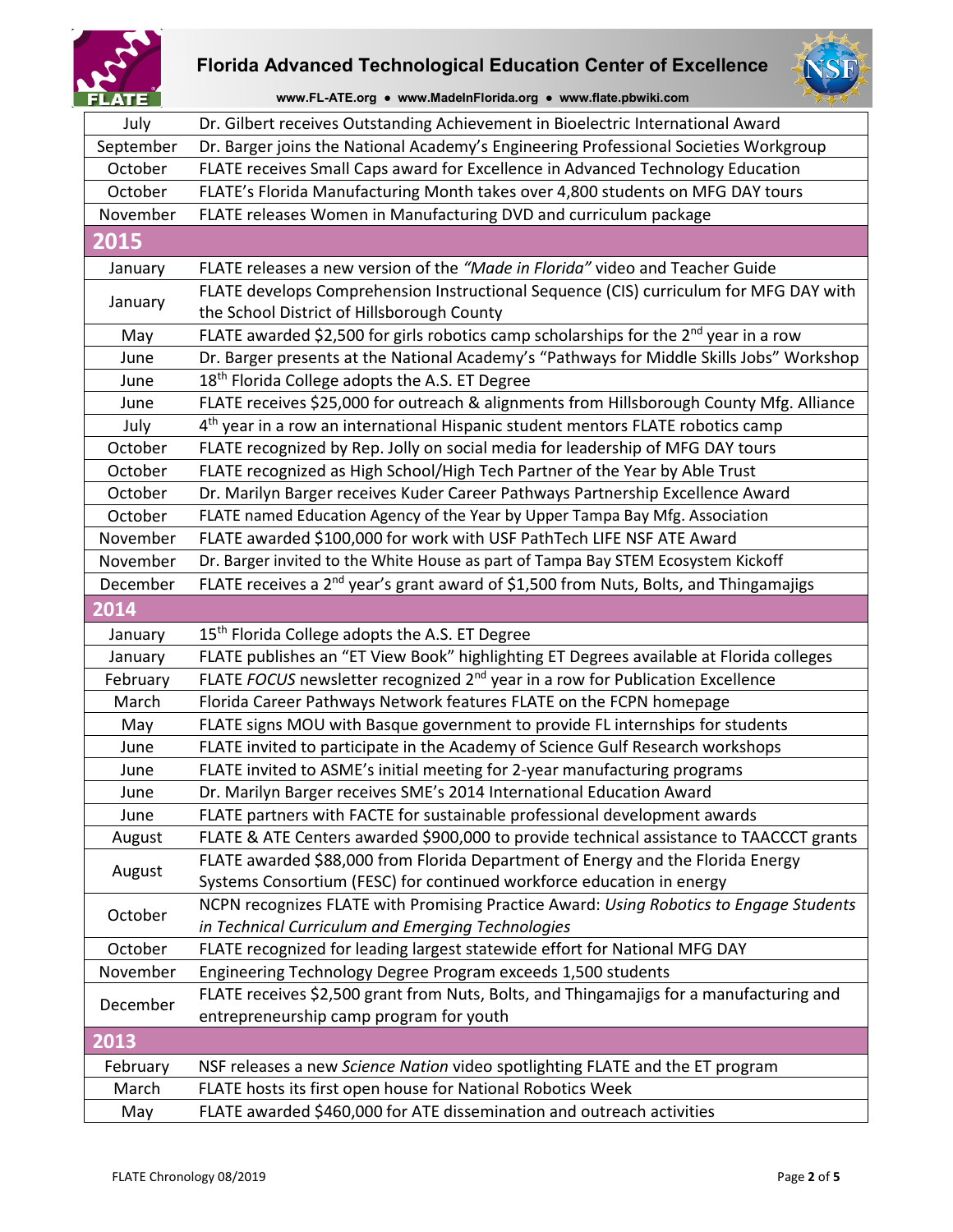



**www.FL-ATE.org ● www.MadeInFlorida.org ● www.flate.pbwiki.com**

| June      | Dr. Marilynn Barger reappointed to MSSC National Panel of Experts and Advisory Team          |
|-----------|----------------------------------------------------------------------------------------------|
| June      | The League for Innovation in the Community College presents FLATE with an Innovation of      |
|           | the Year Award for Teaching and Learning (for the ET Degree)                                 |
| June      | Florida ET Colleges are named as charter members of the National Association of              |
|           | Manufacturers "M-List"                                                                       |
| June      | Mike Ennis (FLATE NVC member) awarded HI-TEC Industry Recognition Award                      |
| August    | FLATE receives a Best Practice Award to FLATE FOCUS Newsletter for ePublishing               |
| September | FLATE receives a Business/Education Partnership Award (Manatee County School District)       |
| October   | FLATE's Florida Manufacturing Month takes over 2,300 students on MFG DAY tours               |
| October   | Gov. Rick Scott recognizes FLATE's leadership in MFG DAY proclamation                        |
| October   | FL Career Pathways Network recognizes FLATE with a Best Practice Award for leadership in     |
|           | professional development                                                                     |
| October   | Gulf Coast State College opens Advanced Technology Center with new ET labs                   |
| November  | Statewide ET Degree student enrollment exceeds 1,000 students                                |
| 2012      |                                                                                              |
| February  | FLATE receives Communicator Award for "Made in Florida" video                                |
| March     | Dr. Barger inducted into Epsilon Pi Tau for excellence in technological education            |
| April     | SCF opens its new engineering technology labs in Venice Florida                              |
| May       | IHMC partners with FLATE to offer summer robotics camps in Ocala                             |
|           | 8 ET students from 4 different colleges complete 3 week accelerated alternative energy       |
| May       | course in FLATE's Iberian Partnership for Technician Excellence in Spain.                    |
| July      | Brad Jenkins, Co-PI FLATE recognized as HiTEC Educator of the Year                           |
| July      | FLATE completes \$240,000 equipment upgrades to A.S E.T college laboratories                 |
| August    | NSF funds 2 Florida-ATE projects (\$1.1M) to expand ET degree efforts                        |
| August    | SPC opens its \$1.1M Collaborative Center for Emerging Technologies                          |
| September | BCC expands ET degree to a second campus in Cocoa, FL                                        |
| September | FLATE recognized for workforce curriculum in HCC's AACC/Green Genome Award                   |
| September | NSF-ATE awards HCC unprecedented 3rd round of full center funding for FLATE                  |
|           | U.S Secretary of Labor Hilda Solis recognizes FLATE's foundational role in the \$15M Florida |
| September | <b>TRADE Manufacturing grant</b>                                                             |
| November  | FL Career Pathways Network honors FLATE with 2 Leadership Best Practices                     |
| December  | 14 <sup>th</sup> Florida College adopts the A.S.ET Degree                                    |
| 2011      |                                                                                              |
| June      | STEMFlorida awards FLATE a Best Practice in Educational Outreach                             |
| June      | FLATE hosts its first alternative energy summer camp for students                            |
|           | FLATE is recognized for proactively meeting a US Department of Labor call to action for      |
| June      | granting college credit for short-term workforce training                                    |
| July      | FLATE is a Teacher Quest Tampa Bay Business Partner for the 2nd year in a row                |
| September | National Association of Manufacturers invites Dr. Barger as an expert in peer-to-peer        |
|           | leadership model for integrating MSSC standards to academic programs                         |
| October   | FLATE selected as a finalist for the 8 <sup>th</sup> Annual Industry Achievement Awards      |
| October   | FLATE awarded 2 Florida Career Pathways Network (NCPN) Best Practices for the                |
|           | <b>Toothpick Factory and STEM Puzzles</b>                                                    |
| October   | FLATE awarded \$100,000 in partnership with USF's PathTech Tampa Bay NSF ATE award           |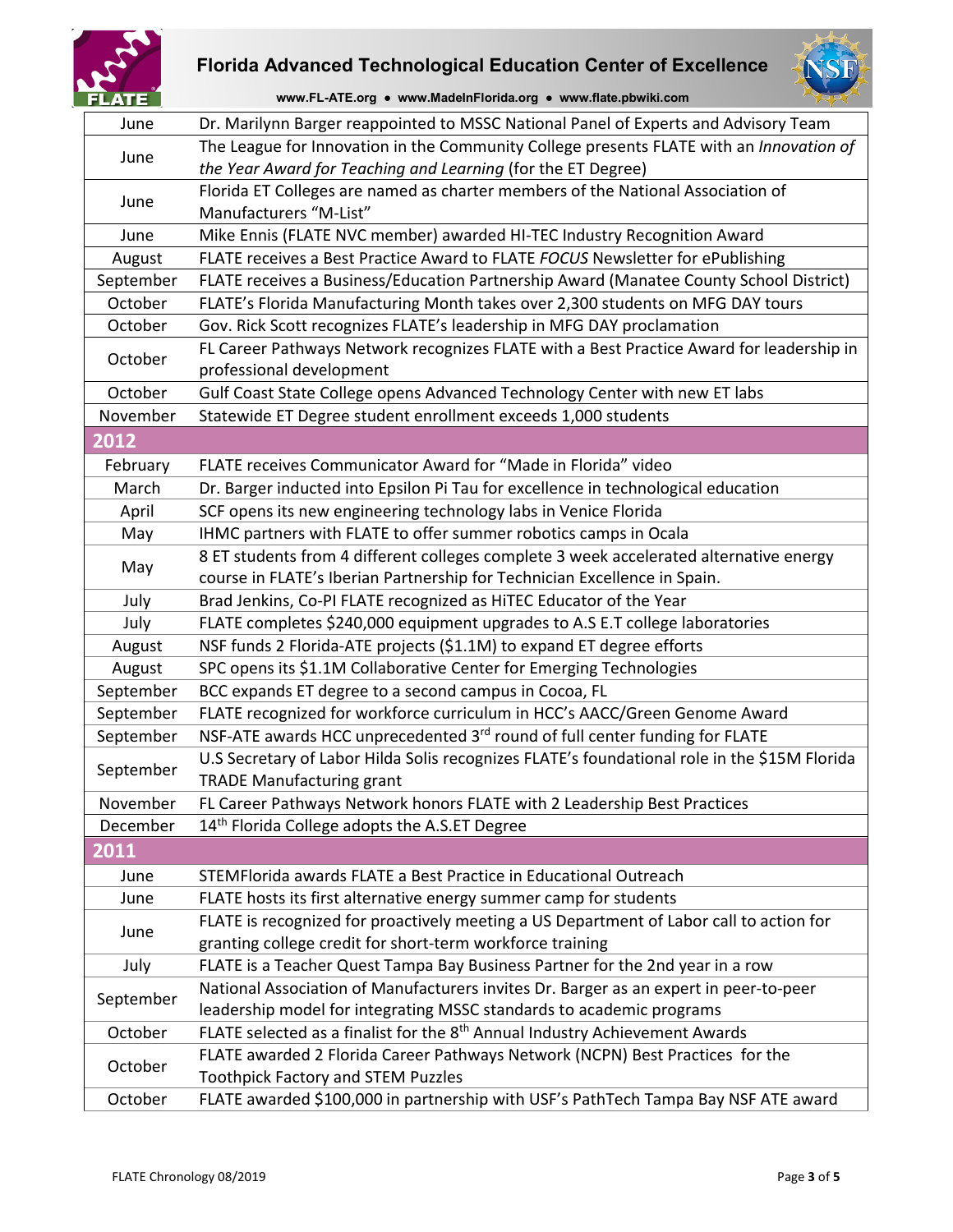





| 2010     |                                                                                                                                                                 |
|----------|-----------------------------------------------------------------------------------------------------------------------------------------------------------------|
| January  | FLATE publishes Release 2 of "Made in Florida" video and aligned curriculum                                                                                     |
| February | FLATE invited to testify with FESC to the Private College and Public University Policy                                                                          |
|          | Committee of the Florida House of Representatives                                                                                                               |
| May      | 10 <sup>th</sup> Florida college adopts A.S. Engineering Technology Degree program                                                                              |
| July     | FLATE's summer robotics camp program adds 2 all girl and 3 remote site sessions                                                                                 |
| July     | FLATE and its leadership team receives the HiTEC "Innovative Program" Award                                                                                     |
| July     | FLATE is recognized as a Teacher Quest Tampa Bay (TBT) Business Partner                                                                                         |
| August   | FLATE awarded \$176,000 for joint NSF ATE Centers dissemination activities                                                                                      |
| August   | FLATE awarded \$99,000 to take students & faculty to Spain to study alternative energy                                                                          |
| November | FL Association of Community Colleges honors FLATE with an Exemplary Practice Award for<br>"Unified Statewide Approach to Meet the Needs of FL Hi-Tech Industry" |
|          | SPC awarded the FLDOE Chancellor's Best Practice Award for its implementation of the                                                                            |
| November | FLATE Engineering Technology degree                                                                                                                             |
| December | FLATE launches new "Made in Florida" website (www.madeinflorida.org)                                                                                            |
| 2009     |                                                                                                                                                                 |
| July     | FLATE (Dr. Barger, PI & Executive Director) invited to be a member of the National<br>Association of Manufacturers Education Council                            |
| 2008     |                                                                                                                                                                 |
| June     | FLATE awarded \$2,700,000 continuation funding from NSF to expand its work and projects                                                                         |
| June     | Florida Legislature mandates funding for FLATE as Florida Energy System Consortium<br>(FSEC) State College System workforce development partner                 |
| July     | FLATE develops and offers its first independent student summer robotics camp                                                                                    |
| August   | FLATE awarded supplemental funding of \$118,000 from NSF to coordinate joint ATE<br>Centers dissemination activities                                            |
| 2007     |                                                                                                                                                                 |
|          | FL-ATE receives \$500,000 workforce partnership award from USF's Florida Center of                                                                              |
| January  | Excellence, Bimolecular Identification for Targeted Therapeutics (BITT)                                                                                         |
|          | Florida Department of Education approves FLATE designed A.S. Engineering Technology                                                                             |
| March    | Degree Frameworks with its MSSC Certificate for college credit                                                                                                  |
| August   | 3 State Colleges implement A.S. Engineering Technology Degree programs                                                                                          |
|          | FLDOE approves MSSC Industry Certification as the first Statewide Articulation Agreement                                                                        |
| December | for College credit using Industry Certification                                                                                                                 |
| 2006     |                                                                                                                                                                 |
| June     | Workforce Florida Inc. awards Banner Center for Manufacturing to FL-ATE                                                                                         |
|          | FL-ATE Curriculum Frameworks developed for A.S. Engineering Technology Degree with                                                                              |
| August   | MSSC Certification articulated pathway with the FLDOE leadership                                                                                                |
| 2005     |                                                                                                                                                                 |
| June     | FL-ATE submits proposal to Workforce Florida for creation of the Banner Center for                                                                              |
|          | Manufacturing at HCC                                                                                                                                            |
| December | FL-ATE debuts "Made in Florida" video at Mfg. Assoc. of Florida Annual Summit                                                                                   |
| 2004     |                                                                                                                                                                 |
| July     | FLATE awarded \$2,700,000 for a statewide ATE center for Manufacturing Education                                                                                |
| August   | FLATE's, Principal Investigator, Dr. Marilyn Barger, named Motorola Educator of the Year                                                                        |